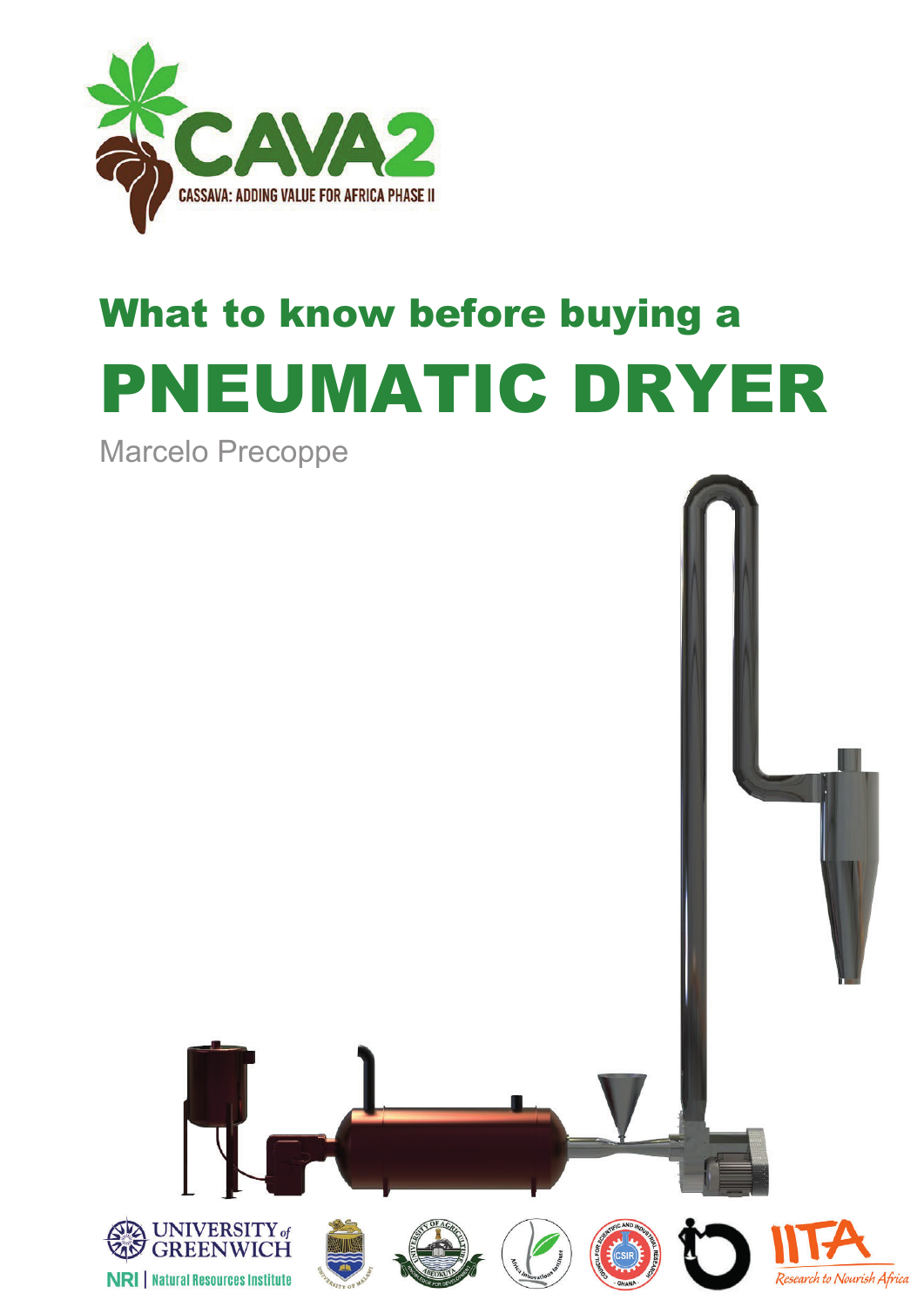# **What you need to know before buying: PNEUMATIC DRYER**

## **1. Pneumatic dryers**

The most suitable type of equipment available for drying cassava is a pneumatic dryer, also known as a flash dryer. Pneumatic dryers are used to process cassava in many tropical countries. The high evaporation rate, and the consequent short drying time, provided by this type of dryer, allows using high air temperatures and achieving superior levels of energy efficiency, without overheating the material or jeopardising product quality. The main components of a pneumatic dryer are burner, heat exchanger, feeder, blower, drying duct and cyclone separator.

## **2. Burners**

Burners are devices that burn fuel to produce heat. The heat generated by the combustion is used to warm the air via a heat exchanger. For small-scale cassava drying, diesel is the most common fuel type used. In pneumatic dryers, the burner should be thermostat-controlled, to allow the adjustment of the drying air temperature.

#### Check before buying:

 $\boxtimes$  Do not buy a pneumatic dryer if the burner is not thermostatically-controlled.

## **3. Heat exchangers**

Heat exchangers are devices that transfer heat from the combustion gases to the drying air. The fluids are separated by solid walls that prevent mixing. The efficiency of heat exchangers depends largely on the surface area between the two gases. Several types of heat exchangers are used in food processing, but the most common types are the double-pipe and the shell-and-tube heat exchangers.

Double-pipe heat exchangers are the simplest type and consist of two concentric pipes. They have a limited heat transfer surface and consequently lower efficiency. Shell-and-tube heat exchangers consist of a bundle of parallel tubes enclosed in a shell. This configuration allows a wide heat transfer surface and consequently offers higher efficiency.

#### Check before buying:

 $\boxtimes$  Choose a dryer with a shell-and-tube heat exchanger instead of one with a double-pipe heat exchanger.

## **4. Feeders**

Feeders are devices that introduce materials into the dryer at a controlled and specified rate. For pneumatic dryers, the feeder must promote good dispersion of the material in the airstream. Wet cassava grits are highly cohesive and can easily agglomerate into lumps, so for this reason, screw feeders are not recommended. Instead, a rotary valve feeder, also known as a star feeder, should be used. The rotary valve should have a hopper where the wall angles are 75° or steeper. All parts of the feeder that come in direct contact with the cassava grits should be made of food-grade stainless steel.

#### Check before buying:

- $\boxtimes$  Do not buy a dryer that has a screw feeder.
- $\boxtimes$  Do not buy a dryer if the walls of the feeder's hopper have an angle less steep than 75°.
- $\boxtimes$  Do not buy a dryer if the parts of the feeder that come in direct contact with the cassava grits are not made of food-grade stainless steel.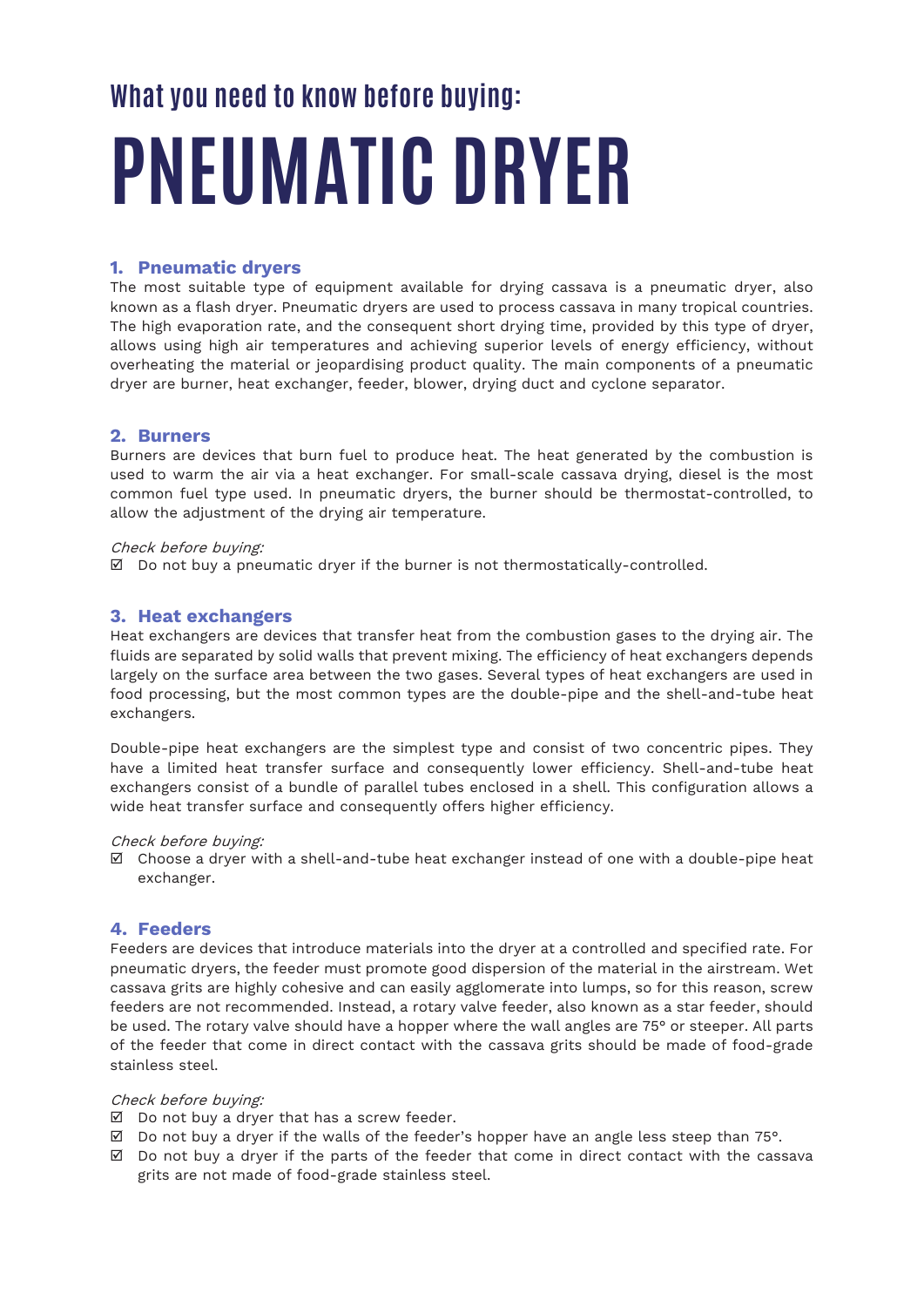### **5. Fans**

In pneumatic drying, centrifugal fans are used to induce the air. They are usually driven by an electric motor using belts for power transmission. The fan can be installed at the beginning of the drying duct (positive-pressure conveying) or after the cyclone separator (negative-pressure conveying).

There are three main impeller designs available for centrifugal fans: forward-curved, backwardscurved and straight-blade. Straight-blade impellers are more robust, can support hightemperature and can tolerate particulate material in the airstream. For this reason, in dryers that are positive-pressured, the blower must use a straight-blade impeller.

#### Check before buying:

- $\boxtimes$  In a dryer that uses a positive-pressure conveying system, do not buy it if the impeller of the centrifugal fan is not the straight-blade type.
- $\boxtimes$  Do not buy a dryer if the parts of the fan that come into direct contact with the cassava grits are not made of food-grade stainless steel.
- $\boxtimes$  Do not buy a dryer if the belt's drive components are not enclosed under a safety guard.

# **6. Drying duct**

The drying duct is where the wet solid is dried. The heated airstream is responsible for both transporting and drying the solid. The drying duct must have enough length to provide the time needed to achieve the desired moisture content. A drying duct of incorrect length results in low energy efficiency. The Drying duct should be enclosed with thermal insulation, and all parts that come into direct contact with the cassava grits should be made of food-grade stainless steel.

#### Check before buying:

- $\boxtimes$  Do not buy a pneumatic dryer, if the length of the drying duct diverges significantly from the length calculated using the cassavatech.com drying-duct-designer.
- $\boxtimes$  Do not buy a pneumatic dryer if the drying duct is not thermally insulated.
- $\boxtimes$  Do not buy a pneumatic dryer if the parts of the drying duct that come into direct contact with the cassava grits are not made of food-grade stainless steel.

## **7. Cyclones**

Cyclones are devices that separate particulate material from the airstream using centrifugal sedimentation. Cyclones are present in diverse industrial processes and in pneumatic dryers they are used to separate the material from the drying air. The dried grits are collected at the bottom of the cyclone and the air exits from the top. This air may still contain small-sized particles and a second cyclone can help to separate them further. Two cyclones in series are most common, but sometimes three cyclones in series are used.

There are several standard cyclone designs and its dimensions are determined by the air flow rate. For large air flow rates, the resulting cyclone may be so large that the centrifugal force generated is low, reducing collection efficiency. A possible solution would be to split the air flow into smaller cyclones operating in parallel. In theory, smaller diameter cyclones have higher centrifugal forces, resulting in better collection efficiency. However, when replacing a large cyclone with many smaller ones, arranged in parallel, it is necessary to ensure that the airflow is equally distributed to each one. Equalizing the air flow rates into each cyclone is difficult and, in practice rarely achieved. If air is not distributed equally to each cyclone, collection efficiency reduces significantly, operating worse than a single large cyclone. Therefore, cyclones in parallel should only be used when is not possible to fit a single large cyclone into the available height, or when extremely high centrifugal forces are required. Use the cassavatech.com cyclone-designer to verify if the manufacturer has dimensioned the cyclone correctly.

#### Check before buying:

- $\boxtimes$  Do not buy a pneumatic dryer that uses a cyclone that does not follow one of the standard designs.
- $\boxtimes$  Avoid buying a dryer that uses cyclones in parallel.
- $\boxtimes$  Do not buy a dryer if the parts of the cyclone that come into direct contact with the cassava grits are not made of food-grade stainless steel.